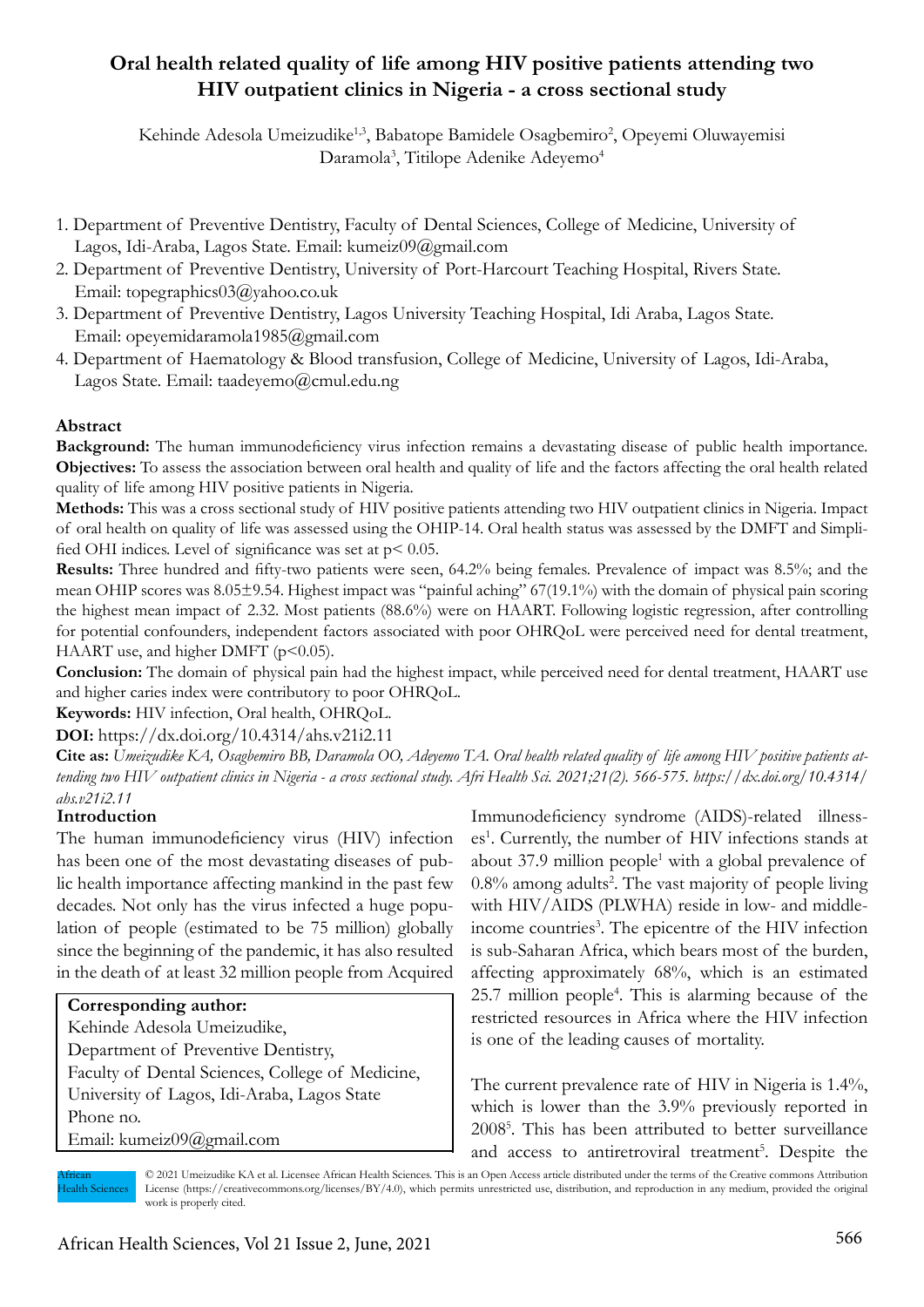lower rate, Nigeria still has the largest number of PL-WHA in Africa and has the second largest HIV epidemic globally due to huge number of people infected, an estimated 1.9 million (adults aged 15-49 years)<sup>5</sup>. HIV infection thus contributes to the burden of disease and remains a significant public health threat for Nigerians<sup>5</sup>. The quality of life of PLWHA may be impacted by factors such as poor oral health, which has been known to be a contributing factor to the development of opportunistic infections in persons living with HIV/AIDS<sup>6</sup>. Oral manifestations of HIV infection are well established in the literature and may occur in over 50% of HIV/AIDS patients<sup>7</sup>. These oral lesions often present as early signs and symptoms of the disease and most commonly include HIV gingivitis and periodontitis, fungal and other opportunistic infections as well as Kaposi's sarcoma7,8,9. Whilst, lesions such as candidiasis and hairy leukoplakia are considered as prognostic factors of HIV infection, reports indicate that concurrent existence of multiple and variable oral lesions is accompanied by poor prognosis of HIV infection<sup>10</sup>.

The advent of antiretroviral therapy (ART) particularly the highly active antiretroviral therapy (HAART) has improved the quality of life of HIV positive patients and has reduced to a very large extent the prevalence of oral lesions in HIV infected patients $11,12$ . A lower prevalence of some oral lesions have also been reported in Nigeria<sup>13</sup>. A reduced rate of salivary flow has been reported on PLWHA on HAART which may be related to the type of ART14. Improved access to ART has significantly increased life expectancy for HIV positive persons15. The scale-up HIV response by the Nigerian government to include about 1 million patients on HAART across 1500 treatment sites is encouraging<sup>5</sup>, and would no doubt prolong the life expectancy of PLWH in Nigeria. However, some oral lesions in HIV infection appear to predict disease progression and may signify the failure of HAART and can substantially contribute to deterioration in the quality of life of HIV infected patients<sup>16</sup>.

The HIV-1 infection has an independent and negative impact on the oral  $HRQoL^{17}$ . The impact of  $HIV/$ AIDS and oral disease on the Quality of Life affects physical and emotional well-being, social support systems, and life roles<sup>7,18</sup>. A variety of instruments have been developed to measure the oral health quality of life<sup>19</sup>. The Oral Heath Impact Profile (OHIP), in both

the long (OHIP-49) and short forms (OHIP-14), is one of the most commonly used instruments to evaluate the impact of different oral disorders on well-being. It was developed by Slade and Spencer in 1994 and contains seven dimensions that are based on Locker's theoretical model of oral health<sup>20</sup>. The dimensions are: functional limitation, physical pain, psychological discomfort, physical disability, psychological disability, social disability and handicap<sup>21</sup>. Patients with more severe AIDS manifestations had more oral symptoms, functional limitations, emotional and social well being related to their oral health<sup>18</sup>. HIV-positive patients with some oral lesions experienced greater social impacts which were associated with poorer oral health related quality of life<sup>22</sup>. In addition to the influence of social class, the perception of the influence of oral health on the quality of life was also shown to be influenced by age and sex in the HIV positive patients<sup>7</sup>. A poorly functioning dentition can complicate the management of medical conditions and create or exacerbate nutritional and psychosocial problems. Oral health care may improve the health related quality of life in HIV/AIDS patients<sup>23</sup>.

As people are living longer with HIV, the study on their quality of life has emerged as an important factor in their overall management<sup>24</sup>. This was also highlighted by the Centers for Disease Control and Prevention (CDC) whose goal is to improve health outcomes of PLWHA by extending life and its quality<sup>25</sup>. Although, several studies have been carried out on oral lesions among HIV positive patients with and without HAART therapy in Nigeria8,9,16, to the best of our knowledge, there is no published study on the oral health related quality of life (OHRQoL) among PLWHA in Nigeria. The aim of this study was therefore to determine the association between oral health and the quality of life and the factors affecting OHRQoL among HIV positive patients in Nigeria.

# **Methodology**

This cross-sectional, descriptive study was part of a larger study among HIV positive patients attending two HIV dedicated out-patient clinics. The HIV status of the patients was assessed and confirmed using the WHO recommended HIV testing algorithm. The HIV clinics selected for the study were located at the Lagos University Teaching Hospital (LUTH) [Lagos state, South-west Nigeria] and the University of Port-Harcourt Teaching Hospital (UPTH) (Rivers state, Southsouth Nigeria].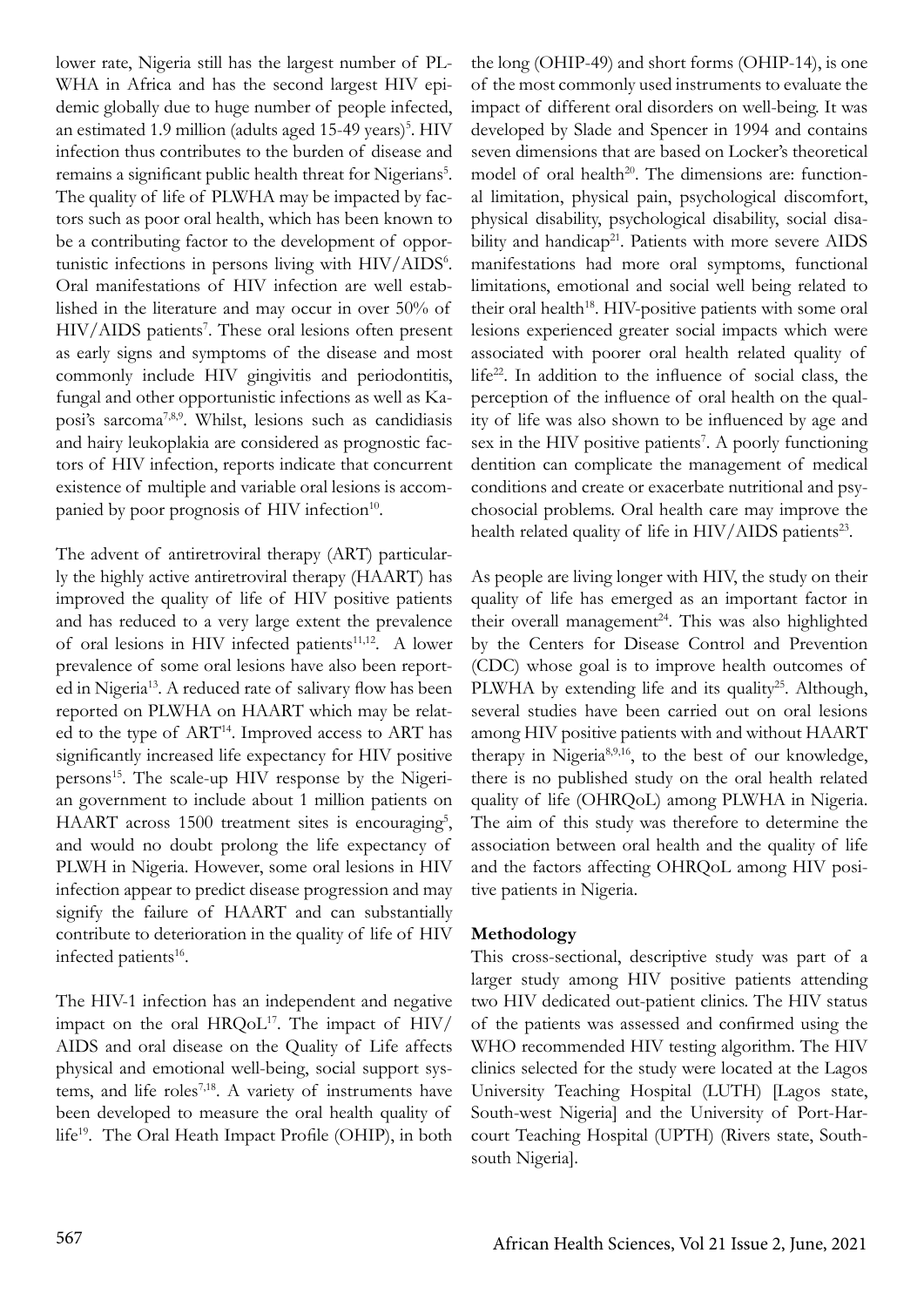The HIV clinic in LUTH was selected being one of the foremost HIV Treatment centres in Nigeria, coupled with the fact that Lagos is a cosmopolitan state with diverse ethnic representation. The HIV clinic in Rivers state was selected because the state had the highest HIV prevalence rate in Nigeria during the study period.

The participants were recruited into the study between June and October, 2016 to assess the factors associated with their oral health related quality of life. The inclusion criteria were subjects  $\geq$  17 years, and diagnosis of HIV infection of at least one-year's duration. Patients who were psychologically compromised, had neurological deficit or who refused to give their informed consent were excluded from the study. The questionnaires were kept anonymous and all information collected during the study were treated as confidential. The sample size was calculated using the Fisher's formula for both study centres. A convenience sampling method was used to recruit consecutive subjects who presented for their scheduled outpatient appointment at the HIV clinic into the study until the desired sample size was achieved.

Ethical approval was sought and obtained from the Institutional Review Committees of both institutions before commencing the study. Data was collected with the aid of structured, self-administered questionnaires. Information was obtained on respondents' socio-demographic details, past dental visits, self-rated oral health and self-assessed perceived treatment needs. A detailed medical history was also obtained including their CD4 + T lymphocyte counts, and the length of time since their initial HIV/AIDS diagnosis. The subjects were categorized into different socio-economic status (SES) by combining education and occupation according to Oyedeji<sup>26</sup>. The scores from both categories were added and an average derived by dividing by 2. The subjects were then categorized into upper SES (1), middle SES (2 and 3), and lower SES (4 and 5).

Impact of oral health on quality of life was assessed using questions from the shortened version of the Oral Health Impact Profile (OHIP-14)<sup>20</sup>. The OHIP-14 questionnaire consists of 14 statements that have been rephrased as questions under 7 broad dimensions or domains as follows: functional limitation, physical pain, psychological discomfort, physical disability, psychological disability, social disability and handicap. Subjects were asked to indicate on a five-point Likert scale how frequently they experienced each problem within a reference period (1 year). Response categories for the

five-point scale were: "Very often", "Fairly often", "Occasionally", "Hardly ever" and "Never". Oral examination was carried out under natural lighting by examiners who had been previously calibrated. Oral health status was assessed by the DMFT (Decayed, Missing & Filled Teeth) index and the Simplified Oral Hygiene Index (OHI-S) by Greene & Vermillion<sup>27</sup>. The DMFT index values were graded as Very mild  $(5.0)$ , mild  $(5.0 - 8.9)$ , Moderate (9.0-13.9), severe  $(>13.9)^{28}$ . Oral lesions associated with HIV/AIDS were documented using the presumptive diagnosis of the EC-Clearinghouse, 1993 guidelines on the diagnostic criteria for classifying oral lesions in HIV29.

## **Data Analysis**

The analysis was done using the SPSS version 20 (IBM SPSS Armonk, New York) software. For data entry, responses on the five-point Likert scale were coded 0 (never), 1(hardly ever), 2(occasionally), 3(fairly often) or 4(very often). The severity of impact in each individual is the sum of all ordinal response codes. The severity may range from 0 to 56 and the mean severity score is the mean OHIP-14 score. Based on the responses, the prevalence of impact (the percentage of participants responding as 'fairly often' or 'very often' to one or more items) was also determined. Given the significant skewness of the distribution of OHIP-14 scores, the subjects' OHIP-14 scores were dichotomized as less than or greater than the median value for the studied population, with OHIP-14 scores greater than the median score representing a poor OHRQoL30.

Chi-square tests and Fisher's exact tests were used where appropriate to determine associations. Variables that were statistically significant in the Chi-square and spearman correlation tests were entered into a logistic regression model to determine the factors that were significantly independently associated with a poor OHRQoL. Results were considered statistically significant if the P-value was  $\leq 0.05$ .

## **Results**

A total of three hundred and fifty-two (352) subjects from the two study centres (LUTH and UPTH) participated in the study.

## **Socio-demographic data**

The mean age was 42.5 years  $\pm$  9.4(SD), with most subjects (60.8%) being at least 40 years old. About twothirds, 226(64.2%) of the subjects were females. One hundred and sixty-two (46%) subjects were from the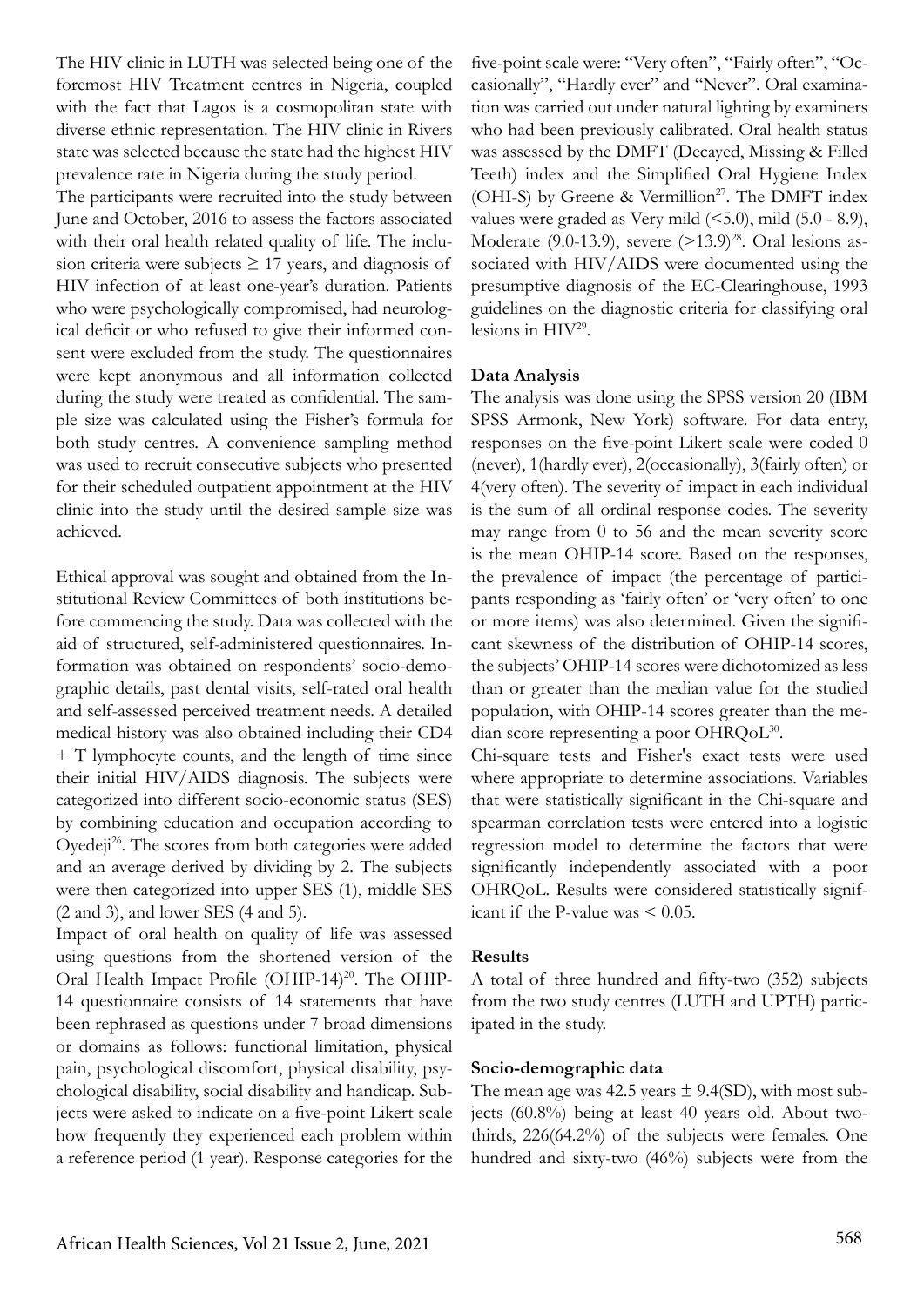Igbo ethnic group in the South east zone. Significant associations were found in the occupation  $(P<0.001)$ , socioeconomic status (P=0.002), and geopolitical zone (P<0.001) of the two study centres. The socio-demographic characteristics are shown in Table 1.

| Characteristic             | <b>LUTH</b> | <b>UPTH</b> | <b>Total</b> | P-value    |
|----------------------------|-------------|-------------|--------------|------------|
|                            | N(%)        | $N(\%)$     | N(%)         |            |
| Age group                  |             |             |              |            |
| $\leq$ 19                  | 1(0.4)      | 2(2.0)      | 3(0.9)       | $< 0.001*$ |
| 20-39                      | 80(31.5)    | 55 (56.1)   | 135 (38.4)   |            |
| 40-59                      | 160(63.0)   | 40(40.8)    | 200 (56.8)   |            |
| $\geq 60$                  | 13(5.1)     | 1(1.0)      | 14(4.0)      |            |
| Gender                     |             |             |              |            |
| Female                     | 169(66.5)   | 57(58.2)    | 226(64.2)    | 0.179      |
| Male                       | 85(33.5)    | 41(41.8)    | 126(35.8)    |            |
| <b>Educational level</b>   |             |             |              |            |
| $\leq$ Primary             | 48 (18.9)   | 18 (18.4)   | 66 (18.8)    | 0.378      |
| Secondary/Diploma          | 139 (54.7)  | 47 (47.9)   | 186 (52.8)   |            |
| $\geq$ University          | 67(26.4)    | 33 (33.7)   | 100(28.4)    |            |
| Occupation (1>3)           |             |             |              |            |
| 1                          | 44 (17.3)   | 46 (46.9)   | 90 (25.6)    | $< 0.001*$ |
| $\overline{c}$             | 186 (73.2)  | 41 $(41.9)$ | 227(64.5)    |            |
| $\overline{3}$             | 24(9.5)     | 11(11.2)    | 35(9.9)      |            |
| Socioeconomic              |             |             |              |            |
| <b>Status Upper</b>        | 63(24.8)    | 43 (43.8)   | 106(30.1)    | $0.002*$   |
| Middle                     | 179(70.5)   | 52(53.1)    | 231 (65.6)   |            |
| Lower                      | 12(4.7)     | 3(3.1)      | 15(4.3)      |            |
| Geopolitical Zone          |             |             |              |            |
| South West                 | 84 (33.1)   | 5(5.1)      | 89 (25.3)    | $< 0.001*$ |
| South South                | 50 (19.7)   | 34(34.7)    | 84 (23.9)    |            |
| South East                 | 104 (40.9)  | 59 (59.2)   | 162 (46.0)   |            |
| North (NW, NC, NE)         | 16(6.3)     | 1(1.0)      | 17(4.8)      |            |
| *Statistically significant |             |             |              |            |

**Table 1:** Socio-demographic characteristics of PLWHA by the HIV clinics attended

**Clinical findings among the PLWHA**

Oral lesions associated with HIV/AIDS were observed in 21(5.9%) subjects with linear gingival erythema being the most common oral lesion (1.99%), followed by candidiasis (1.70%). See Figure 1. The mean CD4+ T lymphocyte count was  $552.4 \pm 237.8 \text{ cells/mm}^3 \text{ (n=140)}.$ The DMFT grade was mild in 72(20.5%) and very mild in 52(14.8%). The mean DMFT was  $1.8\pm2.8$ , while the mean OHI-S was 1.9±1.0.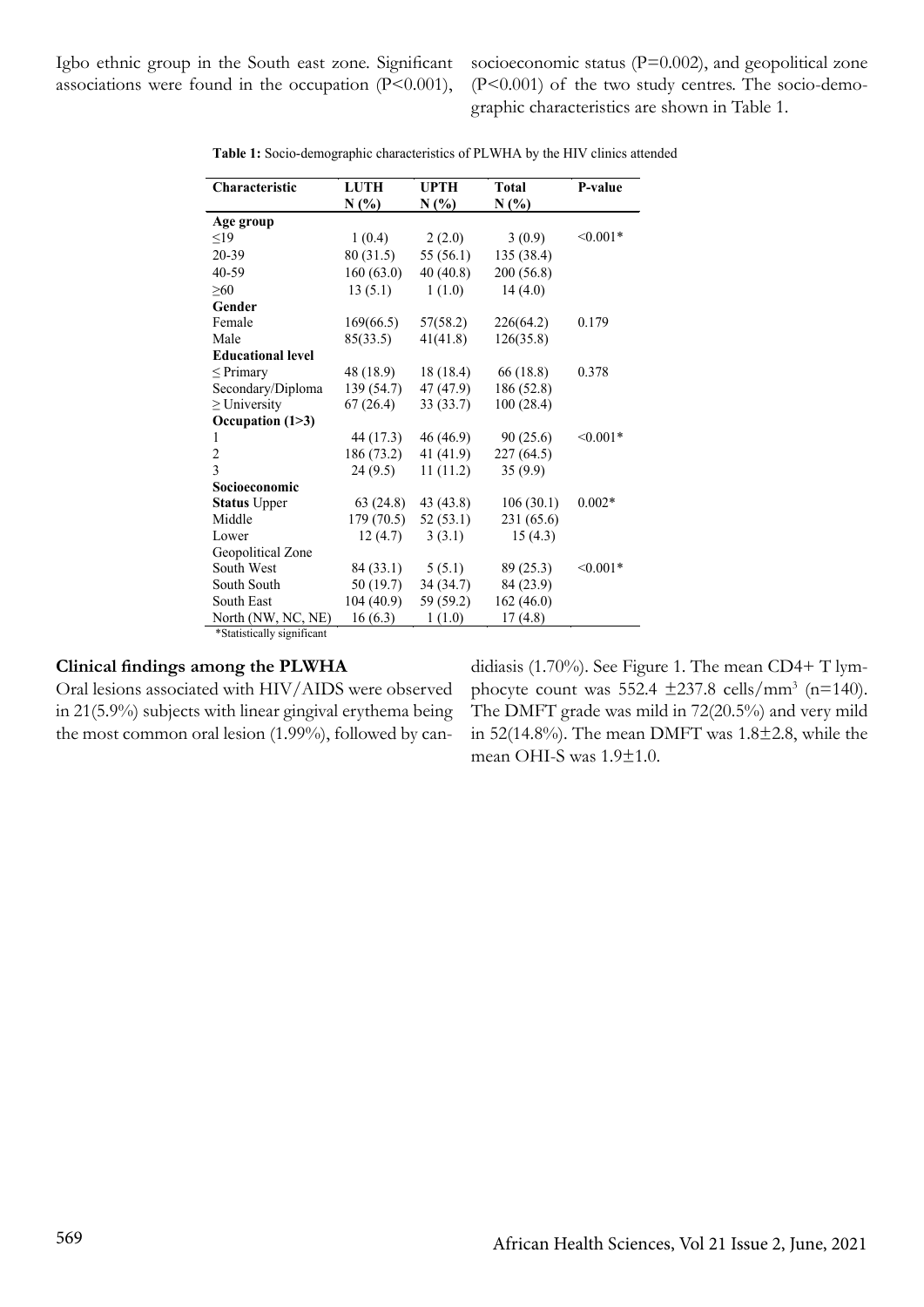## **Oral health related quality of life (OHRQoL)**

The prevalence of impact caused by oral health problems measured by the OHIP-14 in the preceding 12 months was 8.5% among the PLWHA.

The mean(±SD) and median(range) OHIP-14 scores were 8.05±9.54 and 5.0(0-56), respectively.

Table 2 shows the prevalence of impact and the mean

severity score for each of the OHIP-14 item. The prevalence of impact was highest for the "painful aching" item where 67(19.1%) of the subjects reported that they had an impact within the last one year. The other common oral health impact was caused by uncomfortable chewing (17.1%) and avoidance of certain foods (10.8%). With regard to mean domain scores, the highest mean impact was obtained in the domain of physical pain with an overall mean impact of 2.32.

| <b>OHIP</b> domain and items    | Frequency<br>$(\%)$ | <b>Mean severity score (SD)</b> |
|---------------------------------|---------------------|---------------------------------|
| <b>Functional limitation</b>    |                     |                                 |
| 1. Trouble pronouncing words    | 23(6.6)             | 0.41(0.97)                      |
| 2. Worsened taste               | 25(7.1)             | 0.51(1.03)                      |
| Physical pain                   |                     |                                 |
| 3. Painful aching               | 67(19.1)            | 1.28(1.37)                      |
| 4. Uncomfortable chewing        | 60(17.1)            | 1.04(1.36)                      |
| <b>Physical disability</b>      |                     |                                 |
| 5. Diet unsatisfactory          | 28(8.0)             | 0.53(1.04)                      |
| 6. Avoidance of certain foods   | 38(10.8)            | 0.60(1.18)                      |
| <b>Psychological discomfort</b> |                     |                                 |
| 7. Self-conscious               | 37(10.5)            | 0.67(1.15)                      |
| 8. Uncomfortable about          | 28(8.0)             | 0.62(1.11)                      |
| appearance                      |                     |                                 |
| <b>Psychological disability</b> |                     |                                 |
| 9. Difficult to relax           | 32(9.1)             | 0.65(1.14)                      |
| 10. Been embarrassed            | 19(5.4)             | 0.40(0.93)                      |
| Social disability               |                     |                                 |
| 11. Irritable with others       | 15(4.3)             | 0.32(0.84)                      |
| 12. Difficulty with daily       | 16(4.5)             | 0.30(0.81)                      |
| activities                      |                     |                                 |
| Handicap                        |                     |                                 |
| 13. Unable to function          | 16(4.6)             | 0.37(0.87)                      |
| 14. Life less satisfying        | 14(4.0)             | 0.28(0.80)                      |

**Table 2:** Prevalence of oral health impact and mean severity score for each item

About a quarter of the subjects 87(24.7%) had a self-reported medical condition with their HIV status, although there was no significant association with the OHRQoL (P=0.733). Subjects with less/good impact

of the OHRQoL were 183(52%) while those with poor OHRQoL were 169(48%). Poor OHRQoL was associated with socioeconomic status ( $P=0.028$ ) and the use of HAART (P=0.020). (Table 3).

**Table 3:** Association of socio-demographic characteristics with poor OHRQoL

|                                         | <b>Good OHROoL</b> | Poor OHRQoL Total |           |          |
|-----------------------------------------|--------------------|-------------------|-----------|----------|
|                                         | N(%)               | N(%)              | N(%       | P-value  |
| Age group                               |                    |                   |           |          |
| $\leq$ 19                               | 1(33.3)            | 2(66.7)           | 3(0.9)    | 0.804    |
| 20-39                                   | 73(54.1)           | 62(45.9)          | 135(38.4) |          |
| 40-59                                   | 101(50.5)          | 99(49.5)          | 200(56.8) |          |
| $\geq 60$                               | 8(57.1)            | 6(42.9)           | 14(4.0)   |          |
| Gender                                  |                    |                   |           |          |
| Male                                    | 68(54.0)           | 58(46.0)          | 126(35.8) | 0.656    |
| Female                                  | 115(50.9)          | 111(49.1)         | 226(64.2) |          |
| Socio-economic status                   |                    |                   |           |          |
| Upper                                   | 45(42.5)           | 61(57.5)          | 106(30.1) | $0.028*$ |
| Middle                                  | 132(57.1)          | 99(42.9)          | 231(65.6) |          |
| Lower                                   | 6(40.0)            | 9(60.0)           | 15(4.3)   |          |
| <b>Period of living with HIV</b>        |                    |                   |           |          |
| $> 10$ Years                            | 52(50.0)           | 52(50.0)          | 104(29.5) | 0.714    |
| $\leq 10$ Years                         | 131(52.8)          | 117(47.2)         | 248(70.5) |          |
| <b>Patients on HAART</b>                |                    |                   |           |          |
| No                                      | 28(70.0)           | 12(30.0)          | 40(11.4)  | $0.020*$ |
| Yes                                     | 155(49.7)          | 157(50.3)         | 312(88.6) |          |
| <b>Self-reported medical conditions</b> |                    |                   |           |          |
| No                                      | 139(52.5)          | 110(48.5)         | 265(75.3) | 0.733    |
| Yes                                     | 44(50.6)           | 43(49.4)          | 87(24.7)  |          |
| *Statistically significant              |                    |                   |           |          |

570 African Health Sciences, Vol 21 Issue 2, June, 2021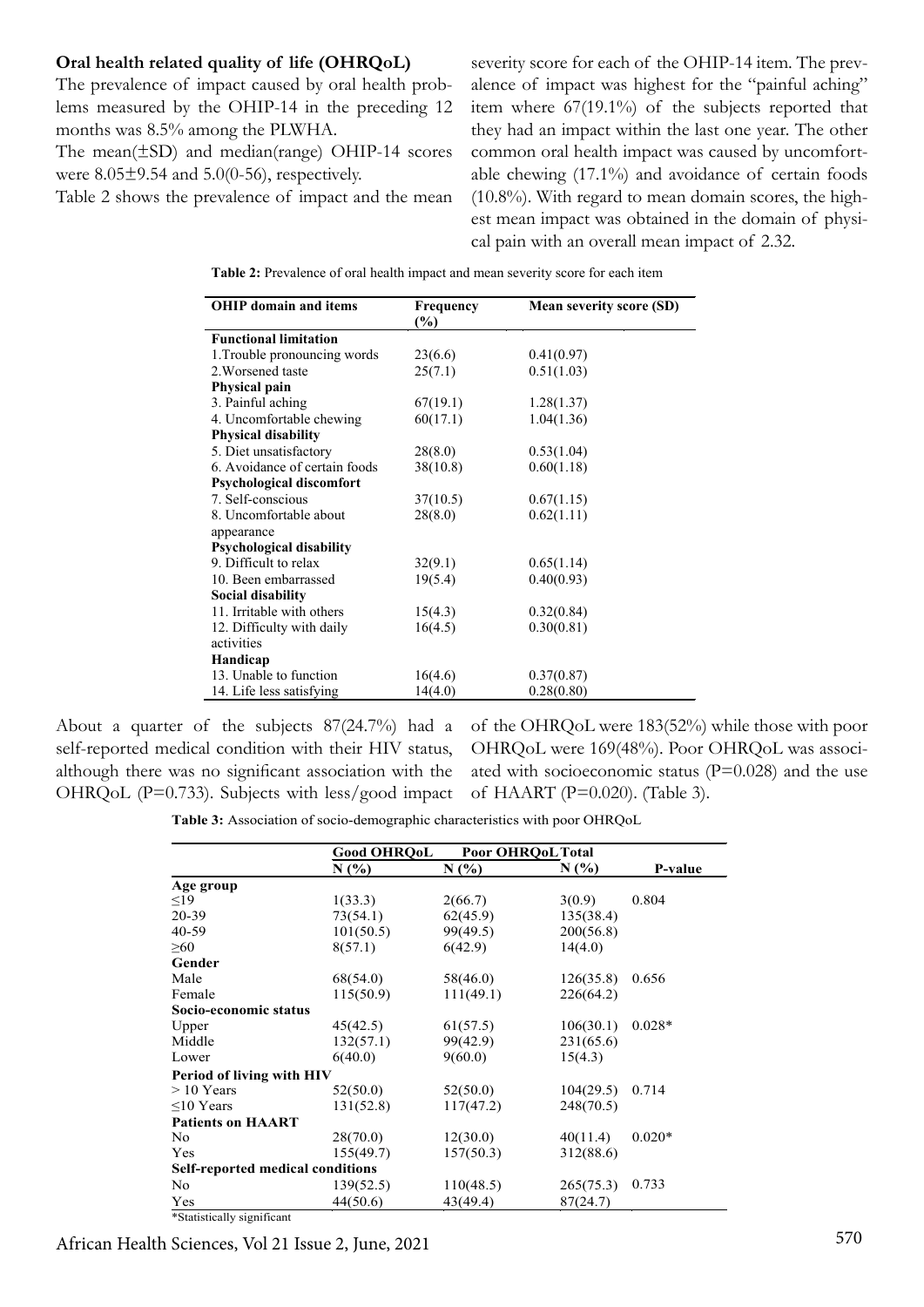# **Self-rated oral health, Self-reported oral problems, medical conditions and HAART use in PLWHA in Nigeria**

The subjects' self-rated oral health was excellent in 18.5%, good in 52.8%, fair (26.1%), and poor (2.6%). A significant proportion (68.7%) reported an oral problem in the past one year. Only 88(25%) had utilized the dental clinic in the preceding year, although more than half, 217(61.6%) expressed a self-perceived need for dental treatment. Overall, only about a third 130(30.6%) of the subjects had visited the dentist before while 222(63.1%) had never visited. Majority, 312(88.6%) were on Highly active anti-retroviral therapy (HAART). Self-reported oral problems were reported in 222(71.2%) patients on HAART and 20(50%) of those who were not on HAART. [P=0.029]. The OHRQoL was significantly poor among those with self-reported oral problems (P<0.001), perceived need for dental treatment (P<0.001), dental visit in the past year ( $P<0.001$ ), presence of oral lesions ( $P=0.021$ ) and DMFT (P<0.005)

**Table 4:** Association of poor OHRQoL with oral hygiene practices and clinical findings

|                                                  | Good          | Poor OHRQoL Total |                      | P-value    |  |  |
|--------------------------------------------------|---------------|-------------------|----------------------|------------|--|--|
|                                                  | <b>OHRQoL</b> |                   | N(%)                 |            |  |  |
|                                                  | N(%)          | N(%)              |                      |            |  |  |
| Self-reported oral problems in the last one year |               |                   |                      |            |  |  |
| Toothache                                        | 15(28.8)      | 37(71.2)          | 52(14.8)             | $< 0.001*$ |  |  |
| Swelling of the                                  | 3(42.9)       | 4(57.1)           | 7(2.0)               |            |  |  |
| mouth/face                                       |               |                   |                      |            |  |  |
| Sensitivity to                                   | 23(60.5)      | 15(39.5)          | 38(10.8)             |            |  |  |
| hot/cold drinks                                  |               |                   |                      |            |  |  |
| Mouth Ulcer                                      | 4(66.7)       | 2(33.3)           | 6(1.7)               |            |  |  |
| Mouth Odour                                      | 10(47.6)      | 11(52.4)          | 21(6.0)              |            |  |  |
| Mobile Teeth                                     | 1(16.7)       | 5(83.3)           | 6(1.7)               |            |  |  |
| Hole in Tooth                                    | 22(28.2)      | 56(71.8)          | 78(22.2)             |            |  |  |
| <b>Bleeding Gums</b>                             | 18(52.9)      | 16(47.1)          | 34(9.7)              |            |  |  |
| Total Oral problems 96(39.7)                     |               | 146(60.3)         | 242(68.7)            |            |  |  |
| None                                             | 87(79.1)      | 23(20.9)          | 110(31.3)            |            |  |  |
| Perceived need of dental treatment               |               |                   |                      |            |  |  |
| N <sub>0</sub>                                   | 105(77.8)     | 30(22.2)          | $135(38.4)$ < 0.001* |            |  |  |
| Yes                                              | 78(35.9)      | 139(64.1)         | 217(61.6)            |            |  |  |
| Dental visit in the past year                    |               |                   |                      |            |  |  |
| No                                               | 153(58.0)     | 111(42.0)         | $264(75.0)$ < 0.001* |            |  |  |
| Yes                                              | 30(34.1)      | 58(65.9)          | 88(25.0)             |            |  |  |
| <b>Presence of Oral lesions</b>                  |               |                   |                      |            |  |  |
| Hyperpigmentation $1(25.0)$                      |               | 3(75.0)           | 4(1.1)               | $0.021*$   |  |  |
| <b>NUG</b>                                       | 0(0.0)        | 1(100.0)          | 1(0.3)               |            |  |  |
| Apthous Ulcer                                    | 0(0.0)        | 3(100.0)          | 3(0.9)               |            |  |  |
| LGE                                              | 6(85.7)       | 1(14.3)           | 7(2.0)               |            |  |  |
| Candidiasis                                      | 5(83.3)       | 1(16.7)           | 6(1.7)               |            |  |  |
| None                                             | 171(51.7)     | 160(48.3)         | 331(94.0)            |            |  |  |
| <b>OHIS Grade</b>                                |               |                   |                      |            |  |  |
| Good                                             | 43(45.7)      | 51(54.3)          | 94(26.7)             | 0.268      |  |  |
| Fair                                             | 107(53.0)     | 95(47.0)          | 202(57.4)            |            |  |  |
| Poor                                             | 33(58.9)      | 23(41.1)          | 56(15.9)             |            |  |  |
| <b>DMFT</b> Grade                                |               |                   |                      |            |  |  |
| No Caries                                        | 103(61.3)     | 65(38.7)          | 168(47.7)            | $0.005*$   |  |  |
| Very Mild                                        | 23(44.2)      | 29(55.8)          | 52(14.8)             |            |  |  |
| Mild                                             | 36(50.0)      | 36(50.0)          | 72(20.5)             |            |  |  |
| Moderate                                         | 12(40.0)      | 18(60.0)          | 30(8.5)              |            |  |  |
| Severe                                           | 9(30.0)       | 21(70.0)          | 30(8.5)              |            |  |  |

\*Statistically significant

Eighty-six respondents (25.4%) gave a history of an underlying medical conditions. (Table 4).

In the logistic regression model, all the variables that were statistically significant in the Chi-square and spearman correlation tests were entered into a regression model to determine the factors that were independently associated with poor OHRQoL after controlling for potential confounders were. The independent factors were the perceived need for dental treatment  $(p<0.001;$ OR:95%C.I:4.774), use of HAART (p=0.037; OR:95%C.I:2.392), and higher DMFT (p=0.038; OR: 95%C.I: 1.226). Subjects with a perceived need of dental treatment had a higher Odds  $4.77(2.79 - 8.16)$  of reporting a poor OHRQoL. (Table 5)

571 African Health Sciences, Vol 21 Issue 2, June, 2021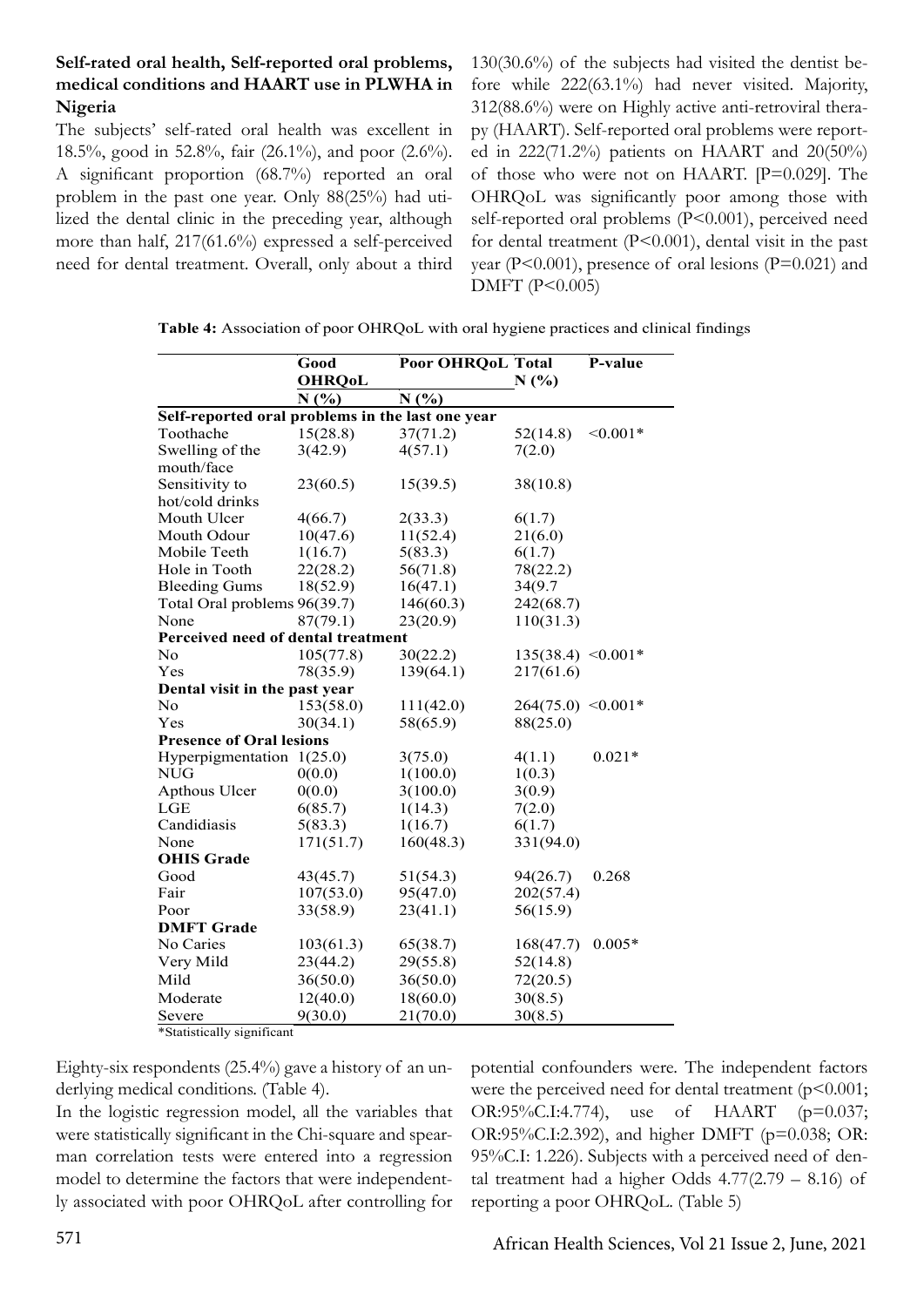**Table 5.** Logistic regression model of factors associated with a poor OHRQoL

| <b>Independent variables</b>                         | Adjusted<br>0R | P-<br>value | 95% C.I for OR |              |
|------------------------------------------------------|----------------|-------------|----------------|--------------|
|                                                      |                |             | Lower          | <b>Upper</b> |
| <b>SES</b>                                           | 0.804          | 0.094       | 0.623          | 1.038        |
| Perceived need for dental<br>treatment               | 4.716          | $0.000*$    | 2.783          | 7.989        |
| Dental visit in the past year                        | 1.325          | 0.355       | 0.729          | 2.408        |
| Presence of oral problems in the<br>last one year    | 0.888          | $0.005*$    | 0.817          | 0.965        |
| Presence of oral lesions<br>associated with HIV/AIDS | 0.773          | 0.600       | 0.295          | 2.025        |
| Patients on HAART                                    | 2.392          | $0.037*$    | 1.053          | 5.432        |
| <b>DMFT</b> Grade                                    | 1.226          | $0.038*$    | 1.012          | 1.486        |
| Constant                                             | 0.465          | 0.204       |                |              |

\*Statistically significant

SES= Socio-economic status, OR = Odds ratio, at 95% C.I= Confidence Interval

#### **Discussion**

The human immunodeficiency virus infection has remained a devastating disease of public health importance with an impact on the oral health of people living with HIV/AIDS (PLWHA). The present study determined the association between oral health and the quality of life and the factors affecting OHRQoL among HIV positive patients in Nigeria. This was in order to facilitate improved provision of dental care for such individuals.

The study had some limitations such as the convenience sample that was used which might have encouraged the participation of individuals that were more concerned about their oral health, hence may not be fully representative of all PLWHA in Nigeria. The cross-sectional design of the study also makes it difficult to establish a cause-effect relationship between oral health and quality of life. Also, the self-reporting of some data in the study may have recall bias and affected the accuracy of the responses. Nevertheless, the study had many strengths. To the best of our knowledge, it is the first published study on the oral health related quality of life in PLWHA in Nigeria. Furthermore, this study has an ethnic diversity, a relatively large sample from two HIV treatment centres in Nigeria, which gives a broad understanding of the important associations between oral health and the health related quality of life among PL-WHA in Nigeria.

The low prevalence of oral health impact on the quality of life of PLWHA in the present study contrasts when compared with other studies<sup>6,31</sup>. A higher prevalence of 62.6% was reported among low-income HIV positive adults in the  $US^6$  and a prevalence of 33.9%

was reported among HIV patients in Malaysia<sup>31</sup>. The differences observed between our study and theirs may stem from the difference in the socioeconomic status (SES), as most of the subjects in the two study centres in the present study belonged to the upper and middle socioeconomic class and this may account for the low prevalence of oral impact in the present study. The negative impact of SES on the quality of life of HIV/ AIDS patients has been documented previously<sup>32</sup>. The observation of physical pain ("painful aching" and" uncomfortable chewing") as the most prevalent oral health impact in the present study, may be due to the high proportion of self-reported oral problems by the patients namely toothache, swelling from the mouth/ face, mobile teeth and hole in the teeth which are often symptomatic oral conditions. This is comparable to the finding in the Portuguese study by Santo et al,<sup>33</sup> in which majority of the respondents also reported an impact in the domain of physical pain and this was attributed to their discomfort while eating food. Our finding is however in contrast to the Malaysian study<sup>31</sup> in which the most affected oral health domain was psychological discomfort. In that study, the most common impact reported was the feeling of discomfort due to food getting stuck in between teeth or dentures.

The use of HAART has been reported to significantly reduce the prevalence of oral lesions and opportunistic illnesses associated with HIV and mortality<sup>34</sup>. This is consistent with the low prevalence of oral lesions (5.9%) in the present study which however contrasts with the South African study in which more than 50% of the PLWHA had two or more oral lesions<sup>22</sup>. However, none of the participants in the South African study was on antiretroviral treatment unlike the present study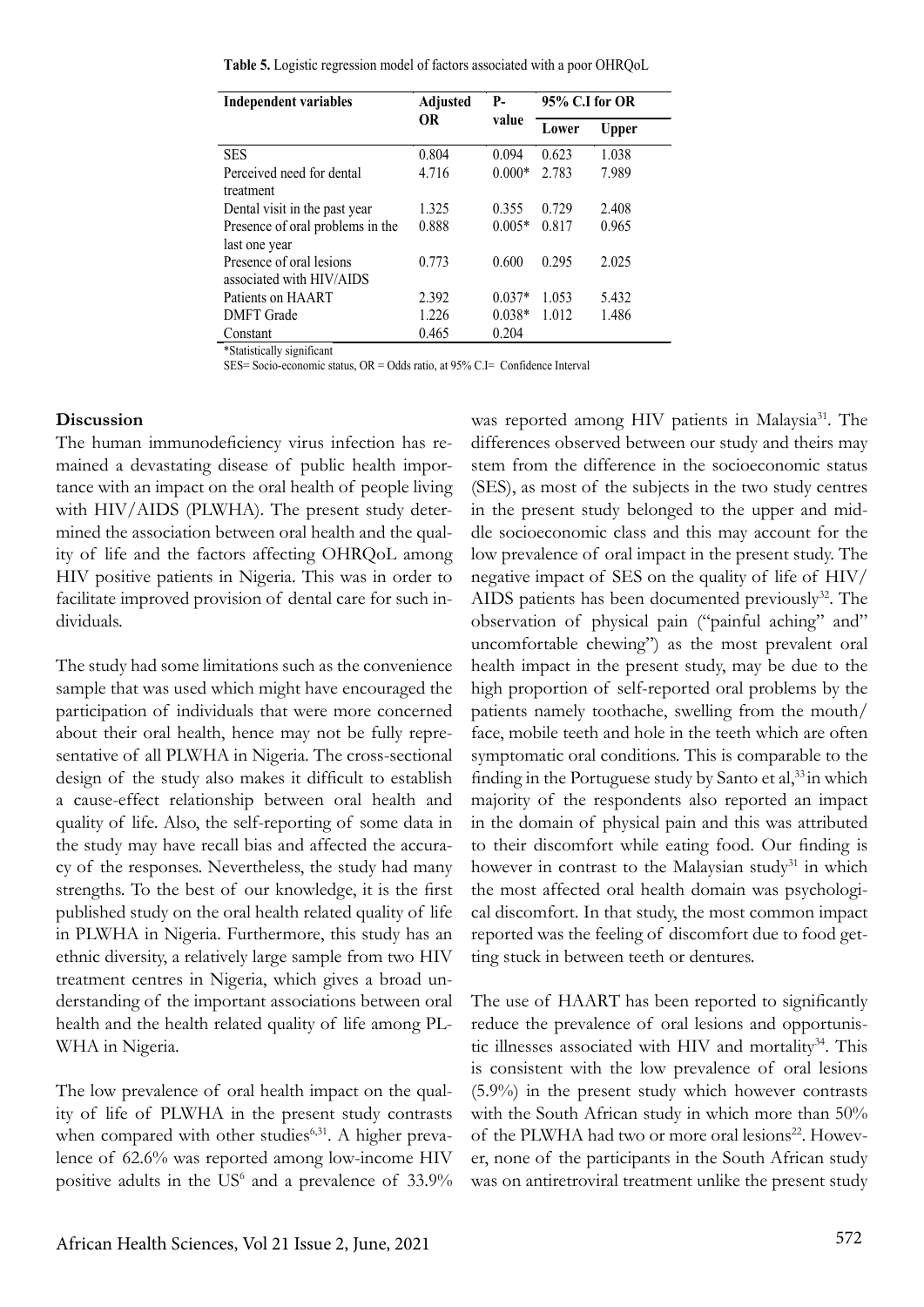where majority were on HAART. It has been reported that PLWHA with oral lesions have significantly poor OHRQoL than PLWHA without oral lesions<sup>35</sup> and may negatively impact the OHRQoL30. Oral lesions can alter facial appearance, speech, causing chewing, swallowing difficulty and pain<sup>36</sup>. Thus, poor oral function will exacerbate nutritional problems that may further affect their quality of life<sup>35,36</sup>.

Despite the low prevalence of oral lesions in the present study, HAART use by patients was independently associated with poor OHRQoL which was baffling to us. This raises some valid concerns about some potential side effects of HAART on oral health in the course of managing HIV/AIDS infection. Whilst, HAART is beneficial in reducing the prevalence of oral lesions, the type of HAART administered to patients could also, influence the OHRQoL. This may be influenced by the reduced immunologic response and decreased salivary function with the continuous use of the medications. Again, the reason for the finding may not be too farfetched considering the significantly higher prevalence of self-reported oral problems in patients that were on HAART (71.2%) compared to those not on HAART (50%). The presence of painful oral lesions and conditions can contribute to ineffective or infrequent tooth brushing leading to discomfort and disability, masticatory inefficiency and consequently the OHRQoL.

The prevalence of dental caries in the present study was relatively low (mean DMFT of 1.8) when compared to other studies in HIV positive populations where the mean DMFT varied from 8.7 in Australia<sup>7</sup> to 16.9 in Portugal<sup>33</sup> and 18.8 in Brazil<sup>37</sup>. This may be reflective of the low prevalence of dental caries in the general Nigerian population<sup>38</sup>. The low DMFT in this study could also be attributed to the relatively good oral hygiene habits by the subjects as more than half of them had a fair oral hygiene status. Nevertheless, the unmet need from the untreated carious lesions is still somewhat a course for concern because higher DMFT scores may be reflective of higher morbidity in terms of pain and/ or swelling.

The significantly poorer OHRQoL among those with self-perceived need of dental treatment is consistent with previous studies<sup>22,31</sup>. The awareness of oral health problems and the need to access treatment may be seen by the patients to have an impact on their overall health. Although, about two thirds (61.4%) of the patients reported at least one dental problem that needed professional attention, only about half had actually visited

the dentist. This reflects an unmet need among the PL-WHA and their inadequate utilization of dental services which buttresses the fact that having dental issues alone is not sufficient reason for an individual to visit the dental clinic. There are other factors that could serve as potential barriers to accessing care such as finances and unavailability of clinics which were among the factors highlighted in our previous study<sup>39</sup>.

In agreement with previous studies<sup>22,40</sup>, this study identified more females compared to males. Women have been reported to be more expressive and concerned about their oral health than men as it causes them pain and embarrassment<sup>40</sup>. In addition, females are more likely to relate their oral health to their appearance and quality of life.

# **Conclusion**

Within the limitations earlier highlighted in this study, the domain of physical pain had the highest oral health impact, while the perceived need for dental treatment, HAART use and higher caries index were contributory to poor OHRQoL. Our findings highlight the importance of routine dental check-up for PLWHA particularly among those on HAART and the role of dentists in their interdisciplinary management.

## **Conflict of interest**

The authors declare no conflict of interest.

## **Source of funding**

None.

## **Acknowledgement**

The APIN Clinics of the two study centers for their support.

## **References**

1. World Health Organization. Global Health Observatory (GHO) data HIV/AIDS. (2018a). Retrieved from https://www.who.int/gho/hiv/en/

2. UNAIDS. AIDSInfo Number of people living with HIV. (2018). Retrieved from https://aidsinfo.unaids. org/

3. Avert. Global HIV and AIDS Statistics. 2020 Retrieved from Global information and education on HIV and AIDS website: https://www.avert.org/global-hivand-aids-statistics

4. World Health Organization. WHO Africa Health Topics - HIV/AIDS. (2018b). Retrieved from https:// www.afro.who.int/health-topics/hivaids

5. National Agency for the control of AIDS (NACA).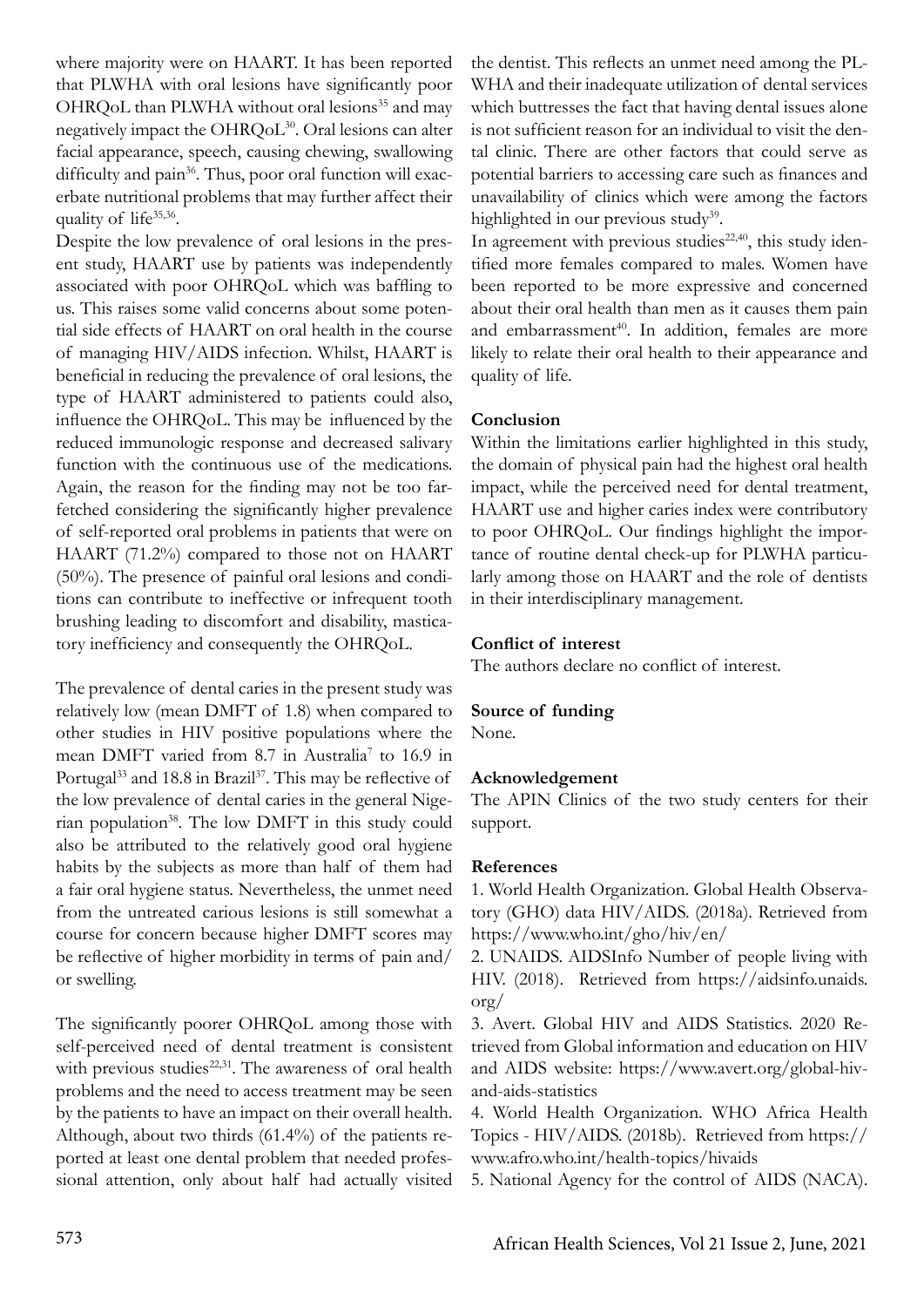Revised National HIV and AIDS Strategic Framework 2019-2021 Future directions for the HIV/AIDS response in Nigeria. 2018 Retrieved from https:// naca.gov.ng/wp-content/uploads/2019/03/NA-TIONAL-HIV-AND-AIDS-STRATEGIC-FRAME-WORK-1.pdf

6. Tomar SL, Pereyra MML. Oral health-related quality of life among low-income adults living with HIV. *Journal of Public Health Dentistry*. 2011;71(3), 241–247.

7. Liberali SA, Coates EA, Freeman AD, Logan RM, Jamieson LMG. Oral conditions and their social impact among HIV dental patients, 18 years on. *Aust Dent J*. 2013; 58(1), 18–25.

8. Umeizudike KA, Ayanbadejo PO, Savage KO. Relationship of oral hygiene status and practices with oral lesions in a group of HIV positive patients.pdf. *Nig Dent J*. 2012; 20(1), 31–36.

9. Eweka OM., Agbelusi GA,Odukoya O. Prevalence of oral lesions and the effects of HAART in adult HIV patients attending a tertiary hospital in Lagos , Nigeria. *Open Journal of Stomatology*. 2012; 2, 200–205.

10. Hegde MN, Hegde ND, Malhotra A. Prevalence of oral lesions in HIV infected adult population. *BioDiscovery*. 2012 (4), 1–5. https://doi.org/10.7750/BioDiscovery.2012.4.3

11. Patil N, Chaurasia VR., Babaji P, Ramesh D, Jhamb K, Sharma, AM. The effect of highly active antiretroviral therapy on the prevalence of oral manifestation in human immunodeficiency virus-infected patients in. *Eur J Dent*.2019; 9(1), 47–52. https://doi.org/10.4103/1305- 7456.149640

12. Velegraki A, Paikos S, Economopoulou P, Stefaniotis T, Papanikolaou IS. HIV Disease/Oral Medicine Effect of PI-HAART on the prevalence of oral lesions in HIV-1 infected patients. A Greek study. *Oral Diseases*. 2004;10, 145–150.

13. Mary EO, Abiola OA, Titilola G, Mojirayo OO, SA. Prevalence of HIV related oral lesions in people living with HIV and on combined antiretroviral therapy: a Nigerian experience. *Pan Afr Med J*. 2018 14(31), 180. https://doi.org/10.11604/pamj.2018.31.180.13574

14. Kumar JV, Baghirath PV, Naishadham PP, Suneetha S, Suneetha, SP. Relationship of long-term highly active antiretroviral therapy on salivary flow rate and CD4 Count among HIV-infected patients. *J Oral Maxillofac Pathol*. 2015; 19(1), 58-63. https://doi. org/10.4103/0973-029X.157203.

15. Broder S. The development of antiretroviral therapy and its impact on the HIV-1/AIDS pandemic. Antiviral Research. 2010 85, 1–18. https://doi.org/10.1016/j. antiviral.2009.10.002

16. Oladokun RE, Okoje VN, Osinusi KOO. Oral lesions and their association with CD4 count and viral load in HIV positive Nigerian children. *Oral Health Dent Manag*. 2013; 12(4), 200–204.

17. Braz DR. HIV-1 Impact On Oral Health-Related Hiv-1 Impact On Oral Health-Related. 2015 Retrieved from https://repositorio.ul.pt/bitstream/10451/25511/1/ ulfmd02858\_tm\_David\_Braz.pdf

18. Anup N, Sikka M, Biswas G, Shravani G, Jain P, Sontakke P. Oral health related quality of life among HIV patients at antiretroviral therapy center government hospital, Jaipur. *Indian Assoc Public Health Dent*. 2015; 13(2), 148–151. https://doi.org/10.4103/2319- 5932.159051

19. Slade GD. (1997). Measuring Oral Health and Quality of Life. Edited by Gary D. Slade.

20. Locker D. Measuring oral health: a conceptual framework. Community Dental Health.1988; 5, 3–18.

21. Amalia C, Silva B, Grando LJ, Maria S, Fabro L. Oral health related to quality of life in patients with stomatological diseases. *Stomatologija, Baltic Dental and Maxillofacial Journal*. 2015; 17(2), 48–53.

22. Bajomo AS, Ayo-yusuf OA, Rudolph MJ, Tsotsi NM. Impact of oral lesions among South African adults with HIV / AIDS on oral health-related quality of life. *Journal of Dental Sciences*. 2013; 8(4), 412–417. https:// doi.org/10.1016/j.jds.2013.04.011

23. Vieira C, Lins L, Sarmento VA, Netto EM, Brites C. Oral health and health-related quality of life in HIV patients. *BMC Oral Health*. 2018; 18(151).

24. Jeganathan S, Batterham M, Begley K, Purnomo J, Houtzager L. Predictors of oral health quality of life in HIV-1 infected patients attending routine care in Australia. *J Public Health Dent*. 2011; 71, 248–251. https:// doi.org/10.1111/j.1752-7325.2011.00257.x

25. Centers for Disease Control and Prevention. Vital Signs: HIV Prevention Through Care and Treatment — United States. MMWR, 2011; pp. 60(47);1618-1623. Retrieved from https://www.cdc.gov/mmwr/preview/ mmwrhtml/mm6047a4.htm

26. Oyedeji GA. Socioeconomic and cultural background of hospitalized children in Ilesa. *Niger J Paediatr* 1985; 12, 111-117.

27. Greene JC, Vermillion JR. The Simplified Oral Hygiene Index. *J Am Dent Assoc*. 1964; 68, 7–13. https:// doi.org/10.14219/jada.archive.1964.0034

28. World Health Organisation. Oral Health Survey. Basic Methods (fifth edition) 2013.pp 74.

29. No authors listed. Classification and diagnostic criteria for oral lesions in HIV infection. EC-Clearinghouse on Oral Problems Related to HIV Infection and